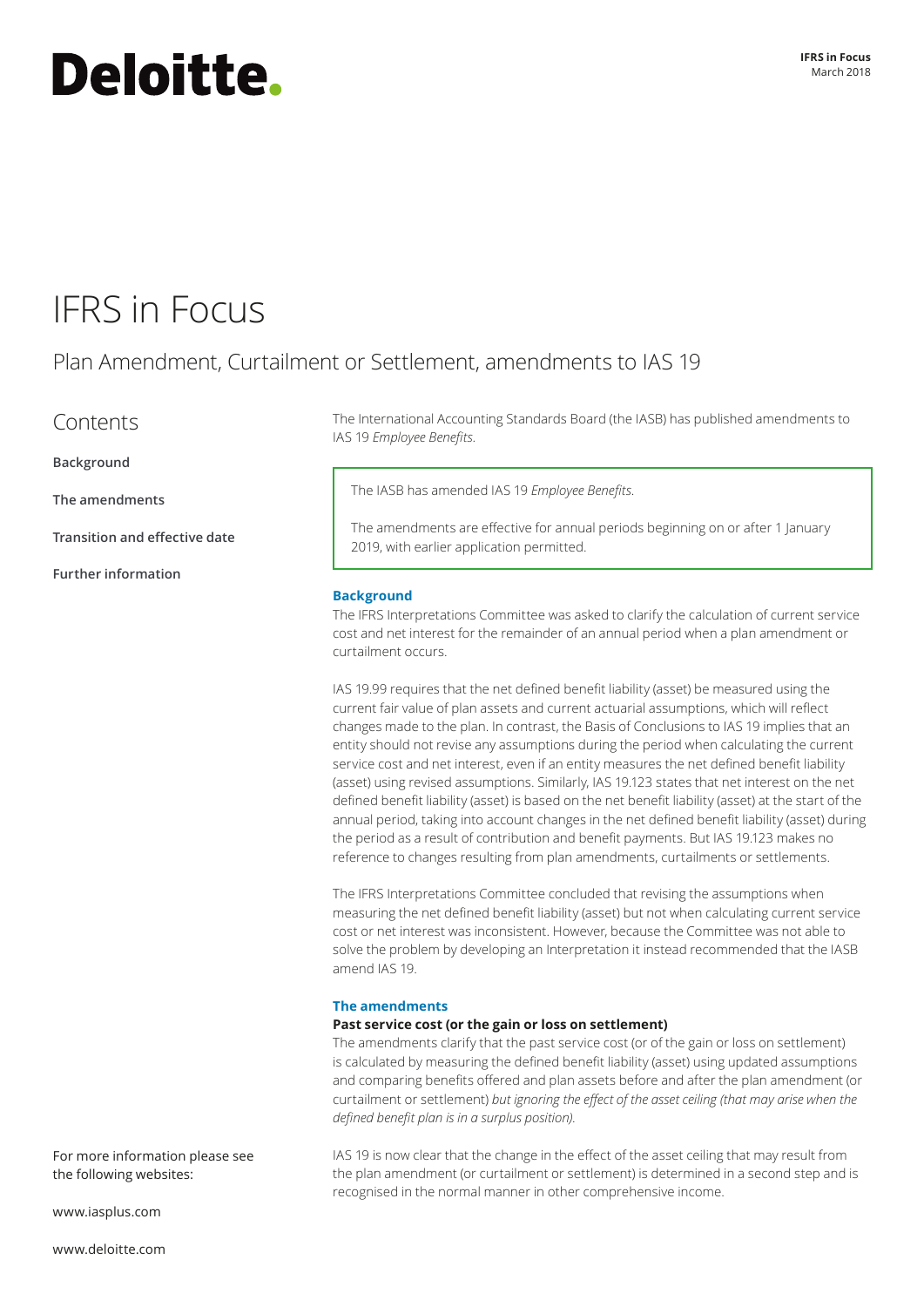#### **Current service cost and net interest on the net defined benefit liability (asset)**

The paragraphs that relate to measuring the current service cost and the net interest on the net defined benefit liability (asset) have also been amended. An entity will now be required to use the updated assumptions from this remeasurement to determine current service cost and net interest for the remainder of the reporting period after the change to the plan. In the case of the net interest, the amendments make it clear that for the period post plan amendment, the net interest is calculated by multiplying the net defined benefit liability (asset) as remeasured under IAS 19.99 with the discount rate used in the remeasurement (also taking into account the effect of contributions and benefit payments on the net defined benefit liability (asset)).

#### <span id="page-1-0"></span>**Transition and effective date**

The amendments are applied prospectively. They apply only to plan amendments, curtailments or settlements that occur on or after the beginning of the annual period in which the amendments to IAS 19 are first applied. The amendments to IAS 19 must be applied to annual periods beginning on or after 1 January 2019, but they can be applied earlier if an entity elects to do so.

#### **Observation**

IAS 34 *Interim Financial Reporting* paragraph B9 requires that the pension cost for an interim period be adjusted for significant market fluctuations (in addition to the adjustments resulting from plan amendments, curtailments and settlements). The Board decided against addressing the effect of significant market fluctuations on the measurement of current service cost and net interest in the annual financial statements (in the absence of a plan amendment, settlement or curtailment).

#### <span id="page-1-1"></span>**Further information**

The amendments are available on the IFRS Foundation website for holders of a professional or comprehensive eIFRS subscription. The amendments will be incorporated in the 2019 set of unaccompanied Standards, which are available free of charge to registered users. However, that update is not expected until early in 2019.

If you have any questions about the amendments, please speak to your usual Deloitte contact or see the contacts at the end of this note.